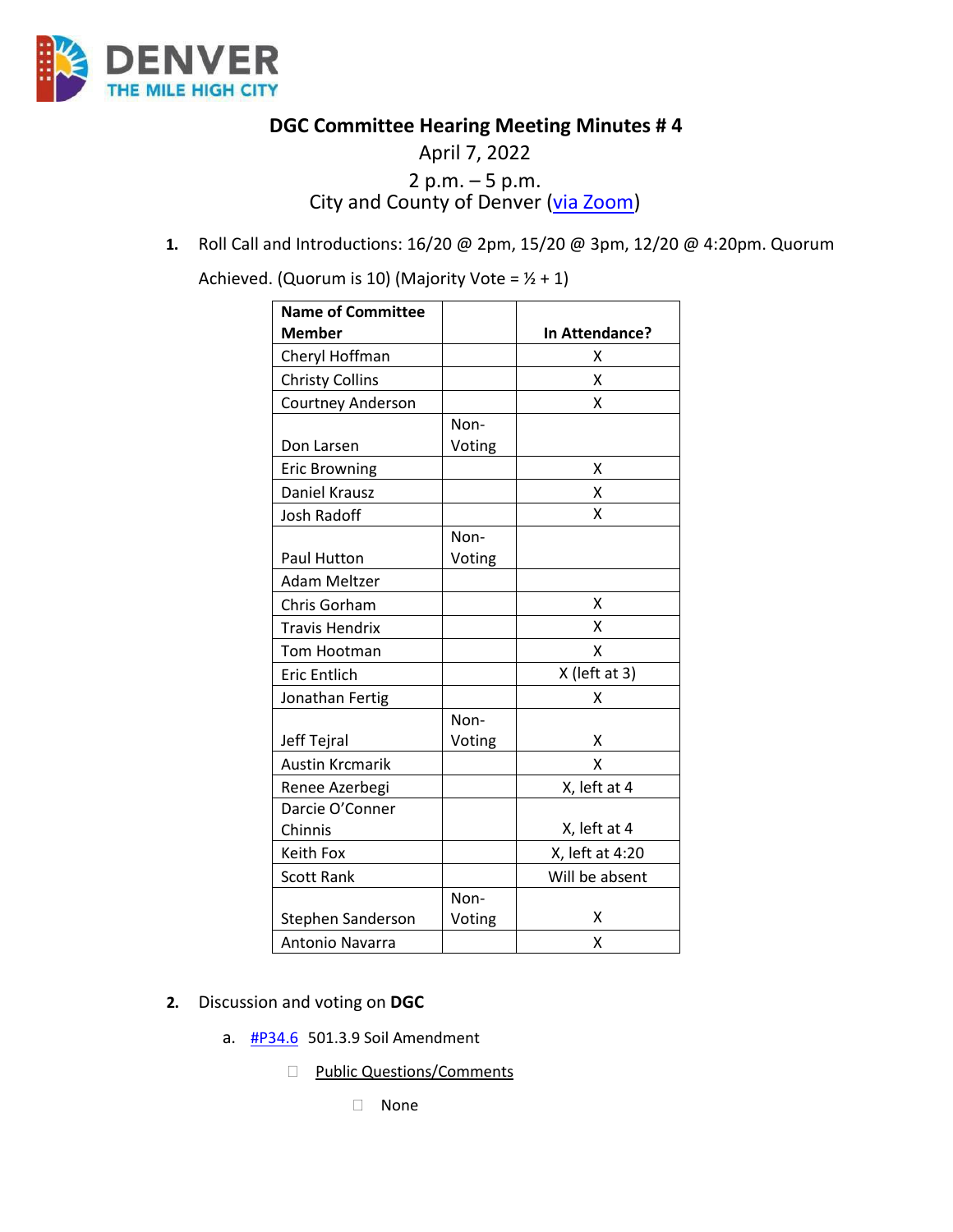### □ Committee Questions/Comments:

- $\Box$  Daniel are you proposing to be a mandatory part of the elective code? Not mandatory in Denver? Correct – part of Green Code.
- $\Box$  Christy the City has not been vetted these as mandatory vs elective, and won't until end of process to align with LEED Platinum level of achievement. Open to voting that this will be mandatory. Eric agrees to continue with mandatory nature of proposal.
- **Motion to Approve Passes: Cheryl (14 yes, 1 no, 1 abstaining), Second by Austin.**
- b. [#P34.3](https://www.denvergov.org/files/assets/public/community-planning-and-development/documents/ds/building-codes/code-adoption/amendment-proposals/dgc/dgc-601.3.1.pdf) 601.3.1 Site Water Use Reduction
	- D Public Questions/Comments
		- None
	- □ Committee Questions/Comments:
		- $\Box$  Jonathan. What is Denver's current graywater thinking?
			- Keith can only be used for toilet flushing now.
		- $\Box$  Josh what is the source? Rain barrels? Purple pipe systems? If latter, it's still a limited resources so would remove potable side.
		- $\Box$  Lindsay blackwater is not allowed to be reused in any way. Graywater is washing machines, bathroom sinks, showers. Can happen with no treatment, not storage. Can also happen for indoor purpose like toilet flushing. Rainwater can happen passively where you direct it onto your landscape or active storage. Want to encourage conservation, so don't want to give a free pass if purple pass. But will require less treatment.
			- Josh: are these all legal? Lindsay says yes.
			- Josh: is there a need to incentivize plugging into a purple pipe system? Is it easy to tap into? Lindsay isn't sure of Denver specific policy.
			- Keith  $-$  it is available but not required. On website we give requirements and ways it can be used. Austin says rate structure is if you're doing any large-scale irrigation, the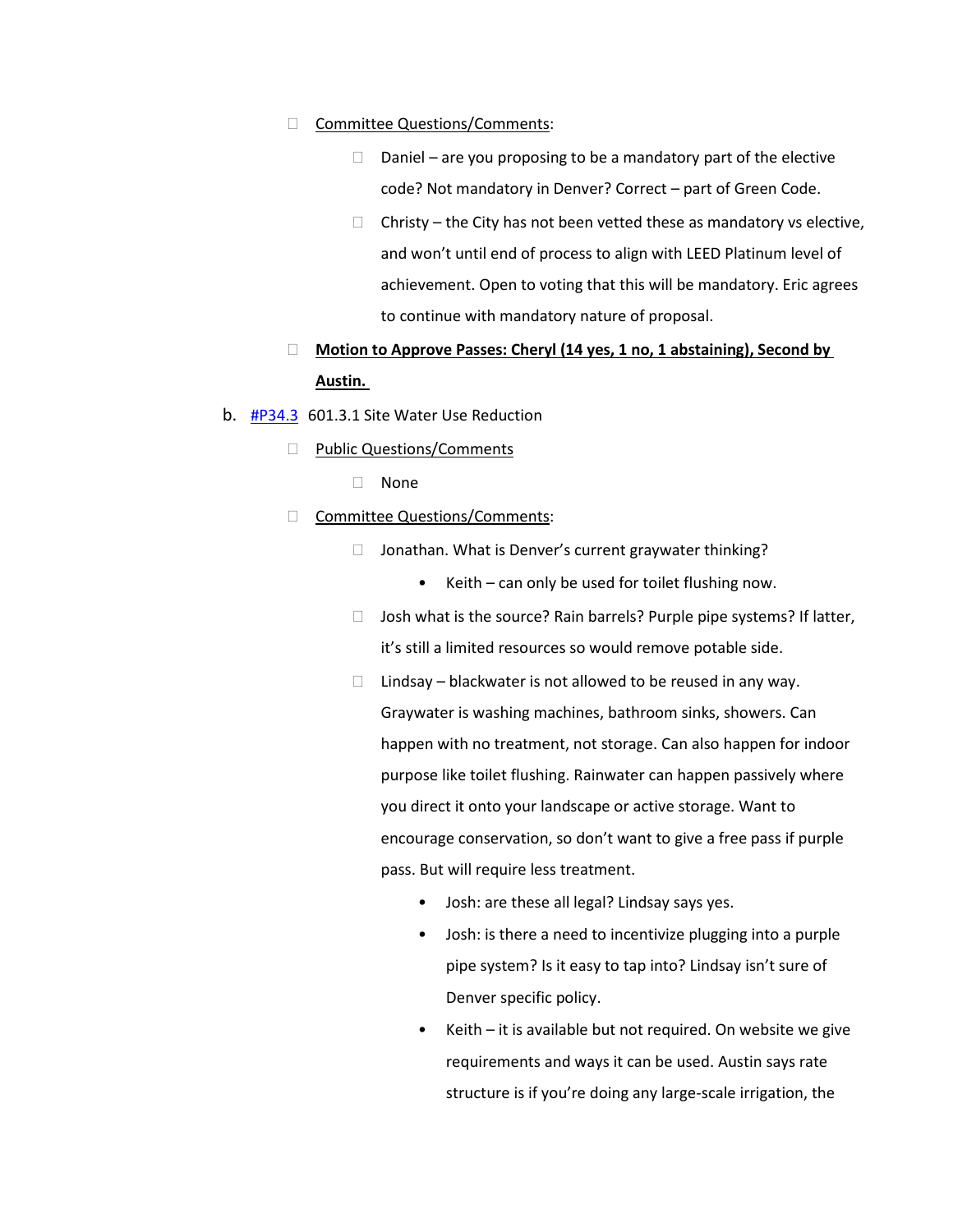purple pipe makes sense. Otherwise, it's a business decision and incentives are not needed.

- $\Box$  Renee when is this applicable? Lot of people have existing lawns they redo in summer. Is it only for new construction or major renovations? Christy says current DGC applies only to new construction. Keith reiterates that the code is voluntary and would only apply to those projects.
- D Daniel in base code 601.3 there is an irrigation section that addresses it in next section. Has proponent looked at how 5 gal/SF reduction makes exception more equivalent to rest of section.
- $\Box$  Lindsay good question. there is an incentive in base Green Code. Have not seen whether the 5 gallon will be equivalent to rest of section. Think it's a calculation we could get at easily.
- $\Box$  Jeff comment on water budgets. Ran a program with a new development. The budget was a much more intuitive way to get to the concepts we are weighing today. And brings in additional component to reduce potable demand. Gave designers flexibility to use multiple strategies. Designer often does great job but doesn't pass the info to the occupants. This proposal offers a solution to that and really likes this approach.
- $\Box$  Josh does group see a need to eliminate purple pipe water on large sites? Is it worth limiting to only use on small sites? Christy responds that yes, we should address that. We want to limit it because of the realness of the resource problem. Purple pipe still places stress on the system; however, we don't have the recommendation on hand now to solve this. Does WRA have a recommendation?
- $\Box$  Austin we aren't picking up a lot of new purple pipe customers each year. Main customers are Xcel Energy for cooling, parks and schools are top 3. Multi acre sites. Some smaller industrial customers. Under half and acre doesn't make sense to pursue. Don't see people using this to get around the gallons/square foot requirement. Christy does see a relevant large site in immediate future. Taking over purple pipe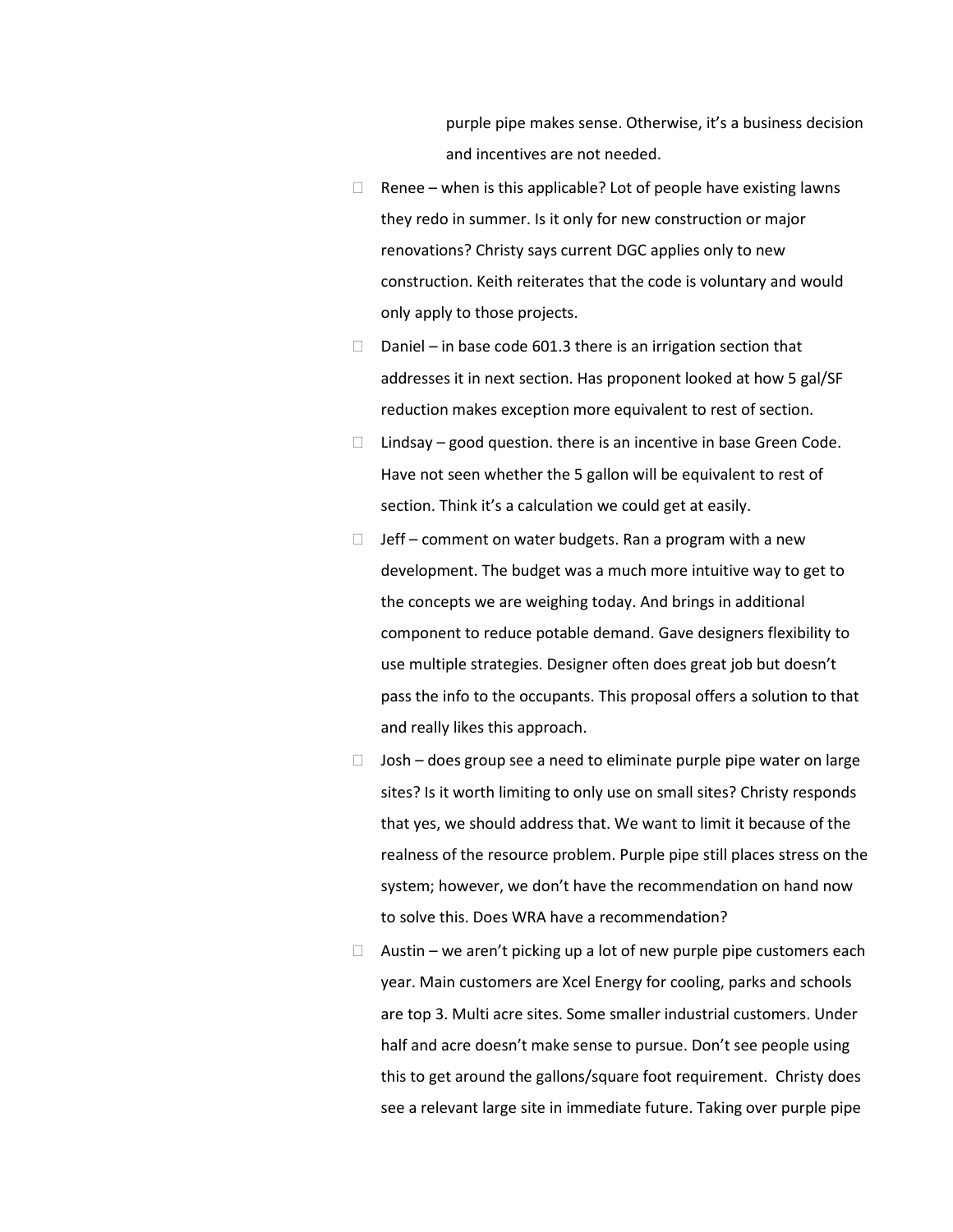line from existing customer but are not currently a customer.

- $\Box$  Daniel suggests to specify graywater up to a certain percentage and make a definition for non-potable water. Very important to understand proposal – only changes one number and existing exception. Any project applying the DGC has to follow certain requirements. This exception is extremely beneficial to have as equivalent. To change from 10 to 5, if it's no longer equivalent then would rather have it as a credit so that mandatory is 10 but 5 is another option.
	- Jeff you could require onsite reuse that would be more clear language for the designer.
	- Austin outside of code incentive on current 10 gal/SF, would advocate for 5 gal/SF but is outside of my control at Denver Water.
	- Daniel this is not a requirement. Neither mandatory nor an optional credit. It is only a modification to the exception. No one would use it if it's not beneficial. Suggest to move it out of exception an into regular language.
	- Courtney request Austin to elaborate on what that shift would be. Austin clarifies that currently the requirement is relative to DGC. Incentive can be large – had one last year around \$200k. If the exception moved to 5 gal/SF, don't think superiors would want to reduce it that drastically in one step.
- **Motion Passes: Motion to Modify to make it elective: Daniel (13 votes yes, 0 vote no, 2 abstained) Second by Courtney.** 
	- $\Box$  Daniel Motion to make it 5 gal/SF as an elective to gain credit for this. Definition to say 50% of landscape irrigation from offsite non potable.
	- $\Box$  Austin could make non potable up to 5 gal/SF and then would have no incentive to do onsite vs offsite. In exception portion, could it be 7.5 gal/SF, could likely get incentive to match that. Get down to 5 in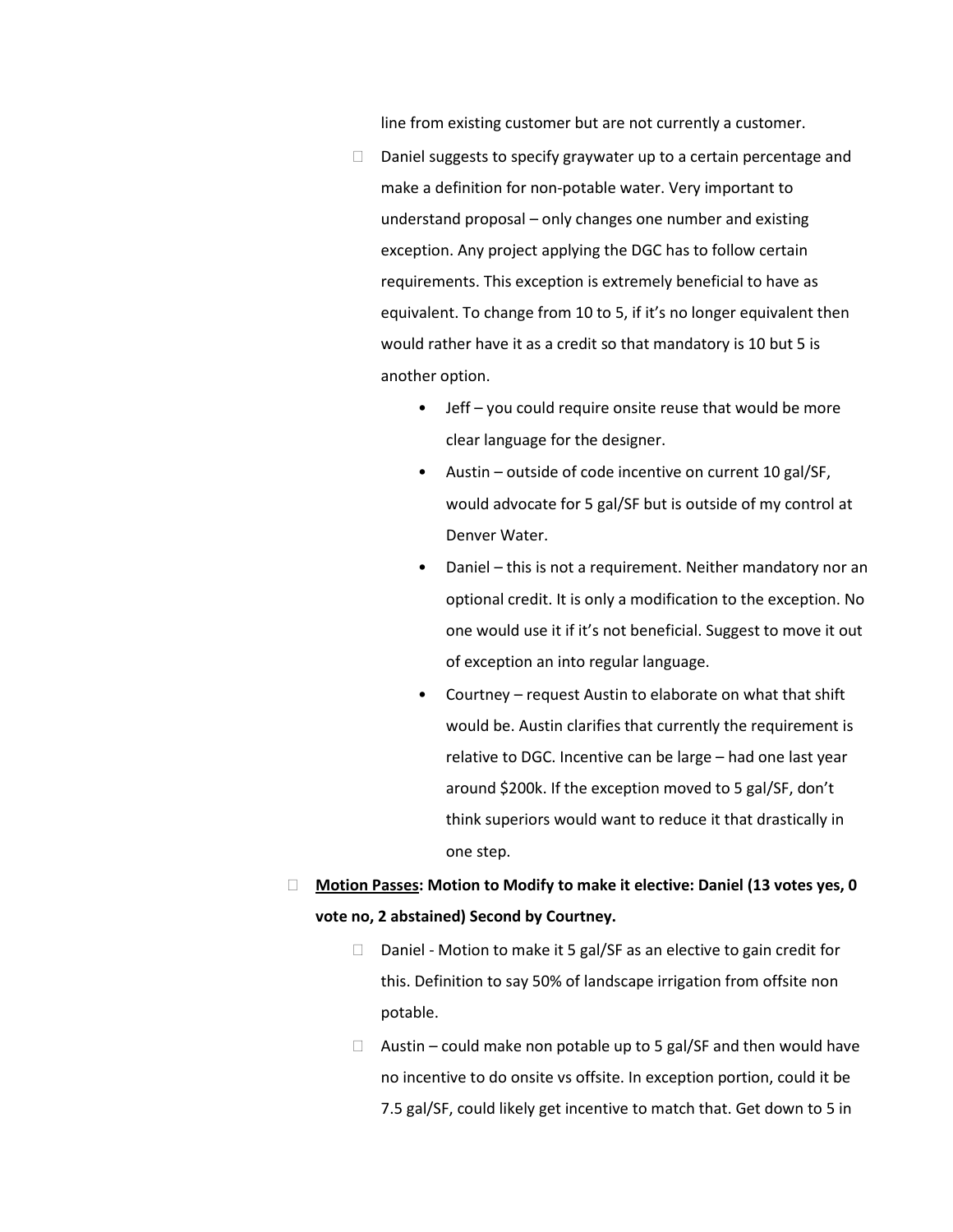elective portion, could be above and beyond for additional money to incentivize.

- $\Box$  Tom exception would remain in the code and then 5 gallons would be elective? Daniel clarifies elective would be added. Would rather say all offsite non potable, could have ripple effect.
- $\Box$  Kristen clarifies that these definitions are already in DGC. 601.3 already states no more than 1/3 of site can be offsite anyway.
- $\Box$  Christy do we want to offer greater incentive to use purple pipe? Daniel says there is still language to include other sources. So, it's in there now.

# **Upon revisiting, Additional Motion Passes: Motion to modify 10 gals in exception to 7.5. (11 votes Yes)**

- c.  $\frac{\text{HP34.7}}{\text{HP34.7}}$  601.3.4 Water Consumption Measurement
	- $\Box$  Summary: Recommended move from elective to mandatory. Decrease threshold for irrigation submetering with controllers from 25,000 SF to 10,000 SF to increase water use reduction in irrigation.
	- D Public Questions/Comments
		- None
	- Committee Questions/Comments:
		- $\Box$  Daniel which occupancies that would apply? Not understanding the table. Lindsay clarifies that this would not apply to residential given the scale.
			- Austin says the 40k gal/person/year is efficient.
			- Daniel is concerned about who may not use this code because of this requirement, does not want to discourage use or exclude projects because of narrow applicability.
	- **Motion Passes: Motion to Approve as-is: Jonathan (12 votes yes, 1 vote no, 2 abstained), Daniel seconds.**
- d. [#P34.8](https://www.denvergov.org/files/assets/public/community-planning-and-development/documents/ds/building-codes/code-adoption/amendment-proposals/dgc/dgc-601.3.1.1.pdf) 601.3.1.1 Landscape Design
	- D Public Questions/Comments
		- None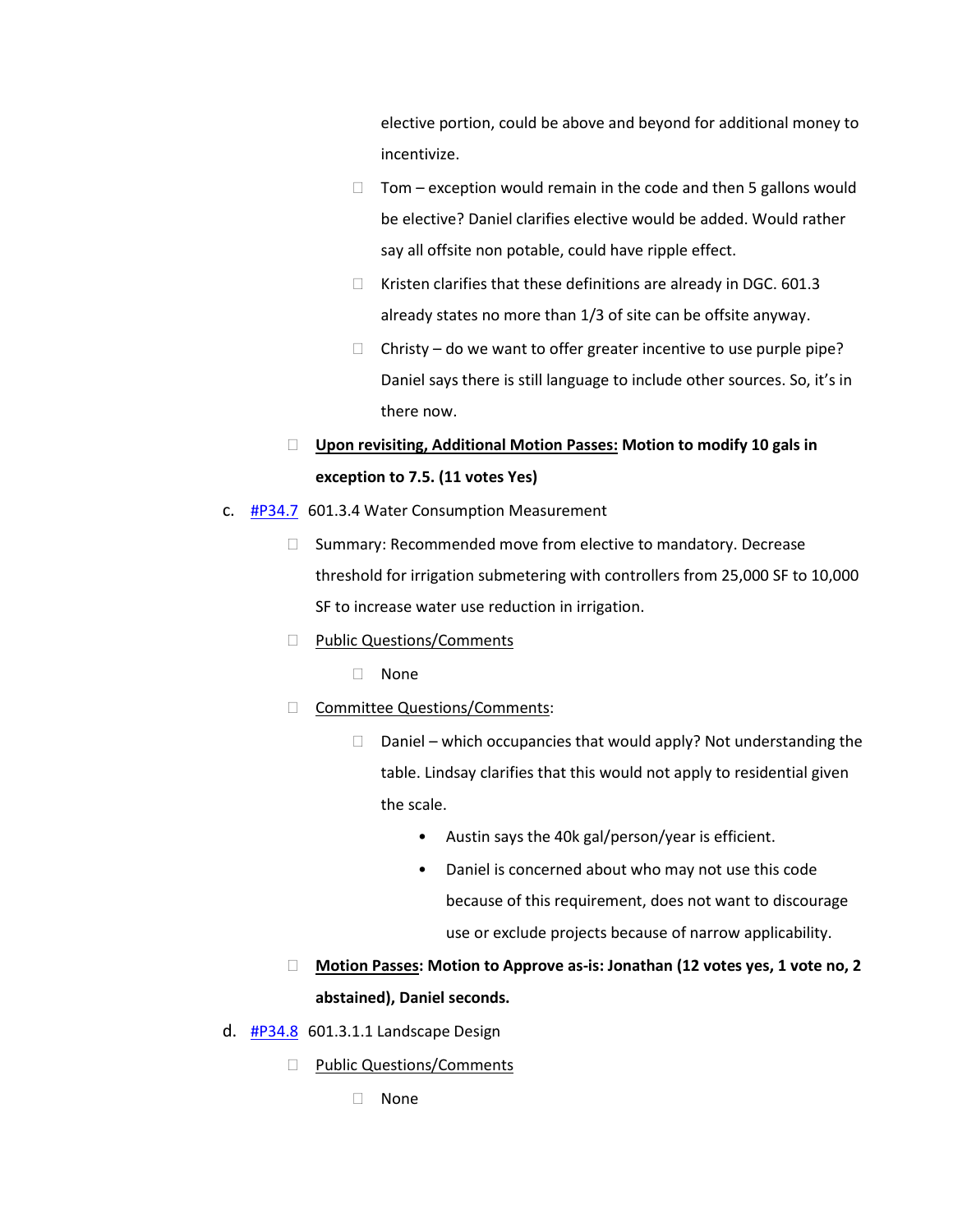### □ Committee Questions/Comments:

- $\Box$  Cheryl what is improved landscape definition?
- $\Box$  Renee this one seems prescriptive, how is it different than the previous proposal? Lindsay says water budget allowance exception would apply also here. This is the primary standard about what goes into landscapes in code currently. What water budget would be land at with 80% xeric? Not sure.
	- Kristen improved landscape is defined. Does not included hard scape, decking or others. Also, previous proposal was passed as elective so is no longer an exception. Correction: Original exception remains unchanged (until we revisited it).
	- Austin is there capacity to develop plant list or would use greenco? Jeff adds that this would be a very narrow plant list of 100-150 plants total, this would eliminate a lot of existing common landscape industry shrubs. Would more leeway help developers? Would this just push to budget? Think about how this will limit plant use and how would it be useful.
	- Austin clarifies that using low water plants in CO, would be in 5-6 gal/ft2 range. If 80% is low water but other 20% in Kentucky bluegrass, it would average out to around 7.2 gal/ft2.
- $\Box$  Travis in section 1, it lists public rec facilities but think it should just say rec facilities. Confused how the plant list works and how it overlaps with Res landscape section that was voted in? This seems to conflict with it.
- $\Box$  Christy moving to make DGC limited mandatory use in base code. Every commercial project will choose from the code of what to apply. Then there is a pilot to apply expanded use. Only for commercial projects currently. Aside from that, is 80% achievable? Will limiting the plant list have consequences to Denver's ecology?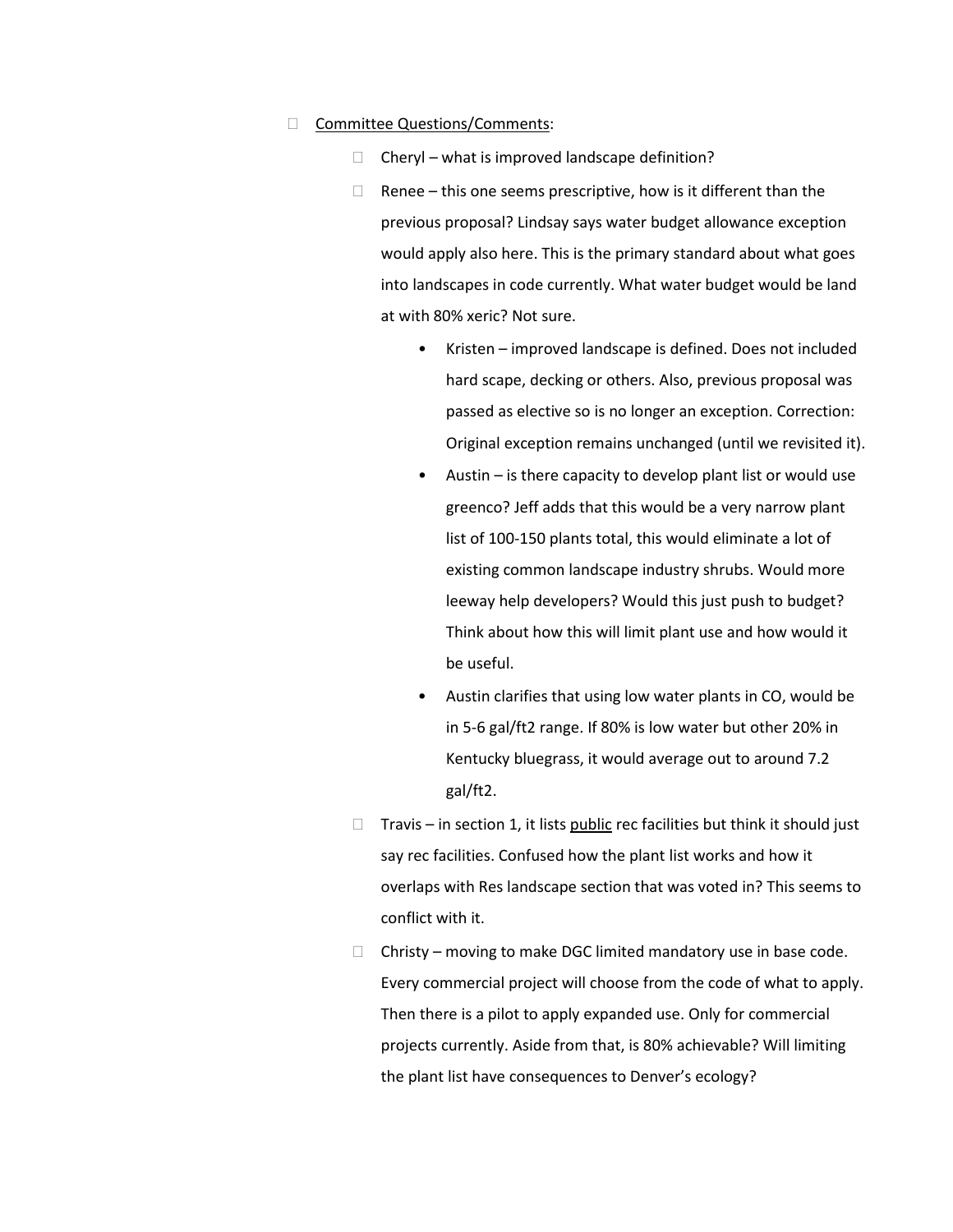- $\Box$  Cheryl can Austin run a back of napkin calc of 60% to 80%
	- Austin as written it comes out to 9.2 with same assumptions.
	- Cheryl so it may be fairly limiting. If there is an option to do water budget at 10%, everyone would just go to the budget option.
	- Austin gives designer flexibility. This one is harder to get answer to. Have to do a water budget and ensure 80% are on the plant list. This is even more difficult to do than budget.
	- Kristen Res proposal already approved had requirement for a minimum of 20 species for commercial and MF and 10 species for Residential to increase diversity. Will need to combine these on the back end.
	- Christy we moved the 5 gals to elective. Is there a desire to revisit replacing 10 in the exception to 7.5 gal?
	- Austin can we revisit it? If so, feel that we should move to change it to 7.5 gal/ft2.
- $\Box$  Kevin suggests move to reopen last proposal: 11 Yes
	- $\Box$  Christy motions to change to 7.5 in exception. Austin seconds. (show above)
	- $\Box$  Daniel repeats point that "mandatory" could deter users of the code. 60% is already above and beyond.
	- $\Box$  Austin lot of moving parts on this one.
- **Motion Passes: Motion to Modify as written on screen: Courtney (10 votes yes, 0 vote no, 1 abstained) Christy seconds.**
	- $\Box$  Jeff motion to modify Xeric grasses list. Austin requests to refer instead to include other front range Colorado cities.
	- $\Box$  Daniel asks if we can use as a way to borrow another City's plant list without giving the too much leeway to apply arbitrarily? Eric suggests language to refer to those approved by AHJ.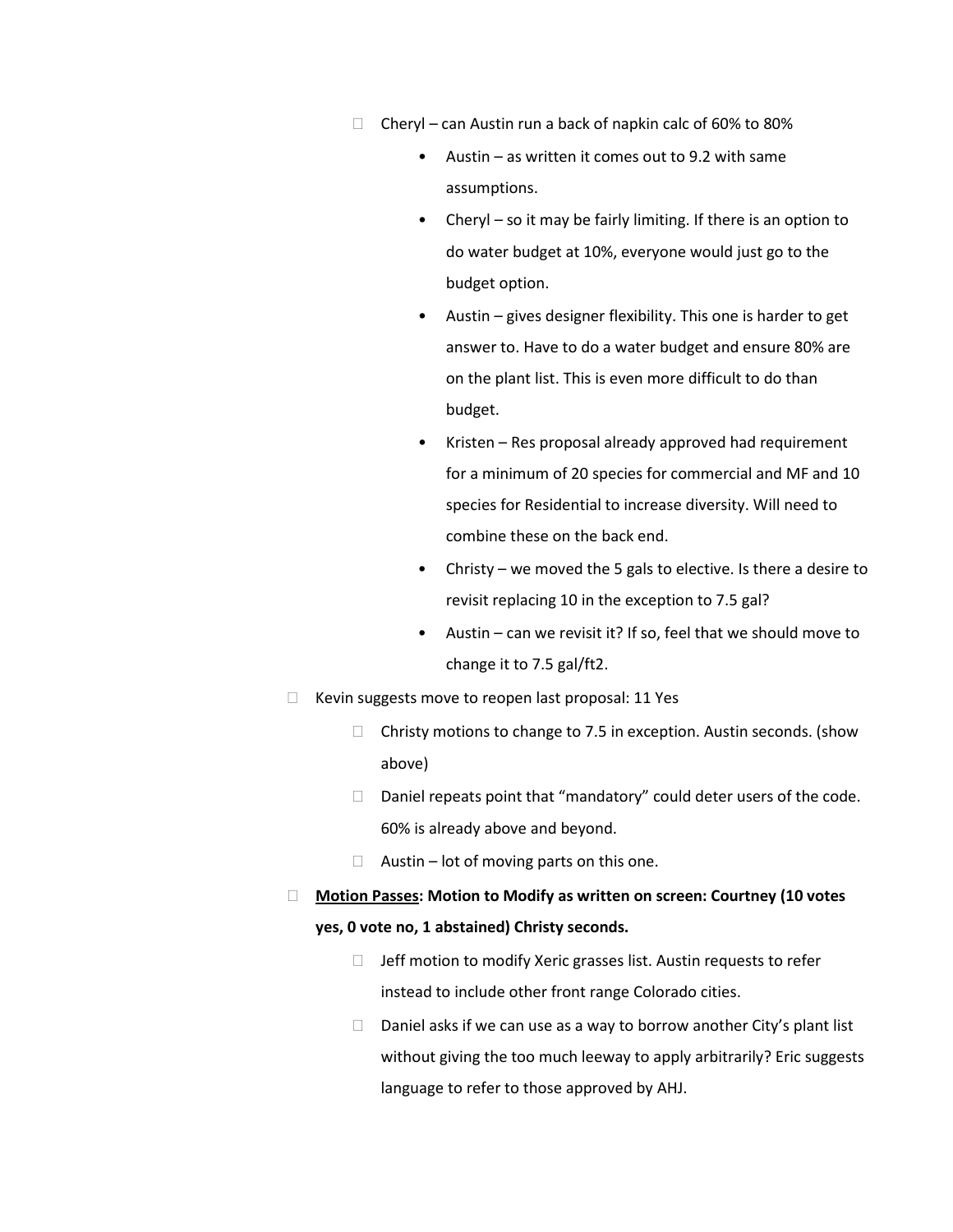- $\Box$  Tony are we speculating what may be available in the future? Jeff says there are many lists out there for other municipalities and this will move designers to use better plant lists. E.g., Colorado Springs, Aurora, Castle Rock, Durango, Fort Collins.
- $\Box$  Daniel cannot support because changing 60% to 80% as mandatory will deter project from following the code. It's too stringent.
- $\Box$  Josh has problems with this proposal. Is there agreement with what problem we're trying to resolve? What is the purpose?
- $\Box$  Josh: how do biodiversity and native/xeric interact? Can we just adapt the water proposal to just use native/drought tolerant? If we keep this, can we call it native and adaptive plant species. Want to avoid unintended consequences.
- $\Box$  Christy: these proposals lead to similar results.
- $\Box$  Josh: All proposals lead to xeric plants. Where are wetland plants located? Want to know what plants are in these lists.
- $\Box$  Jeff: They are called xeric lists not just plant lists.
- $\Box$  Christy: Water quality plant list from the DOTI proposal on the agenda for later today. This may help our non-arid planting xeric list.
- $\Box$  Travis circles back to ask if "public" can be deleted. Also add wetland and Riparian to exceptions.
	- Jeff agrees to both
	- Josh additionally can we change proposal to Native an Adapted Landscape Design.
- $\Box$  Kristen wetlands is defined in DGC.
- $\Box$  Daniel suggests keeping the section title more concise for easier cross referencing.
- $\Box$  Josh took me awhile to discern what the focused intent is. Daniel feels these subsequent sections all under section 601 will be this way.

## **Minor Modifications within the Motion:**

- $\Box$  Vote for and section b.3 11 Yes, 1 no, 1 abstaining Passes.
- $\Box$  Vote for title change 5 Yes, 4 no, 2 abstaining. Did not achieve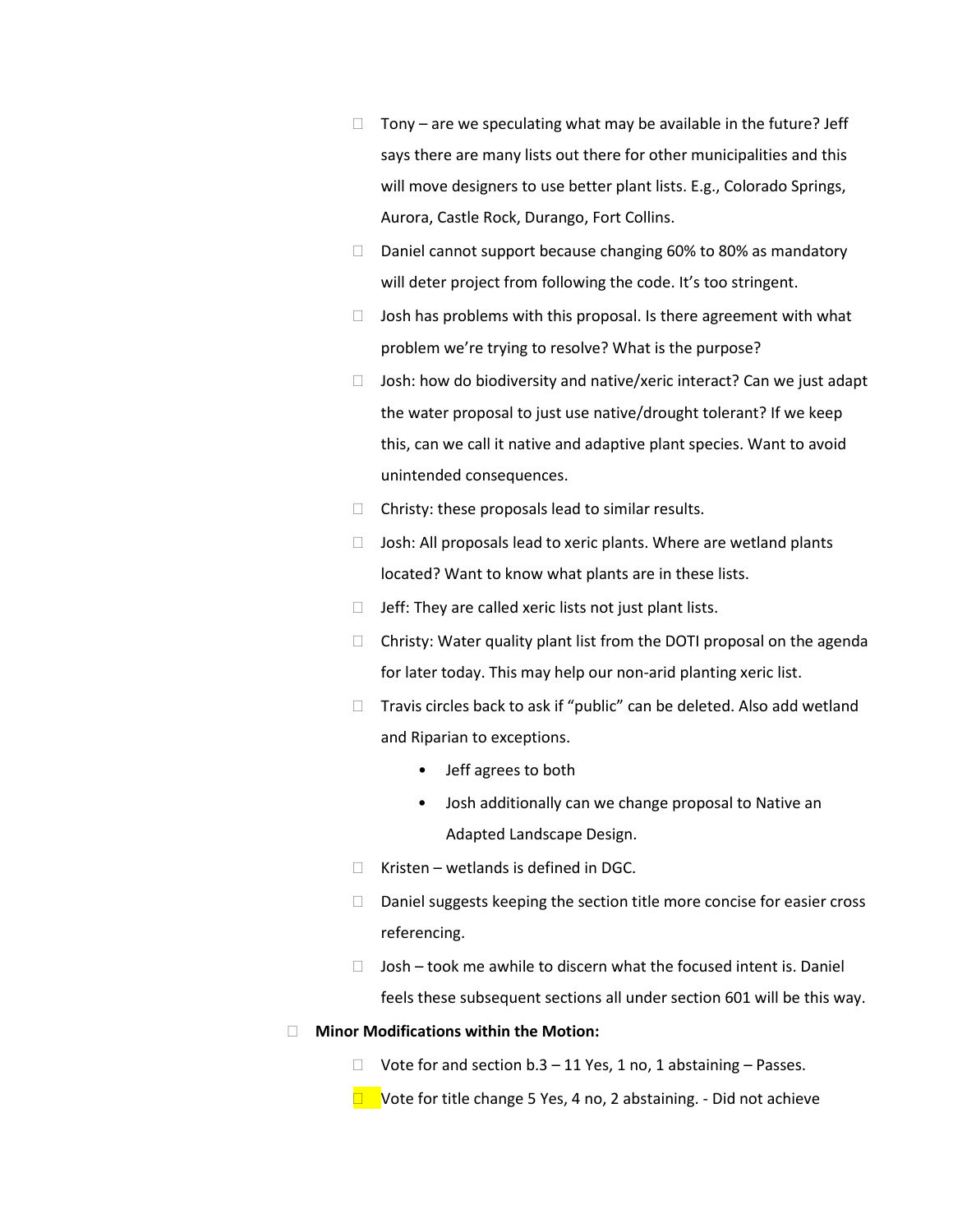majority, motion fails.

- Jonathan suggests defining an ecoregion. Jeff concurs that more specificity is better, but ecoregion is not preferred.
- $\Box$  Vote to remove "public" 8 yes, 1 no, 3 abstaining, Passes.

#### e. **[#P34.9](https://www.denvergov.org/files/assets/public/community-planning-and-development/documents/ds/building-codes/code-adoption/amendment-proposals/dgc/dgc-601.3.2.1.pdf)** 601.3.2.1 Plumbing Fixtures & Appliances

- $\Box$  Summary: 0.8 gal/toilets are effective, used on water incentive/rebate programs on front range. Most rebate programs in CO are still 1.1 GPF. Nonflushing urinals (EPA water sense labeled), 20,000-45,000 gallons per savings. Touchfree for health benefit. CA rebate for these, Pima AZ base code to waterless. Res lavs from 1.2 to 1 GPM. Aerators that further reduce (0.5/1 GPM) flow rates used all over front range. Evidence that 0.5 GPM is sufficient flow. Res shower heads from 1.8 to 1.5 GPM. 1.25 GPM is becoming more common. Clothes washer to 3.2 gal/ft2 from 5.4 gal/ft2.
- D Public Questions/Comments
	- □ None.
- □ Committee Questions/Comments:

Eric: Toilets to 0.8 GPF, only seeing Niagara product. Concern about availability of product, force sole source advantage. Price? Lindsay: Several manufacturers available, don't know if they are major or not. Jeff: Proflow toilets are available at Ferguson and other supply stores. Used on city project.

Antonio: Concern with the flush and operation. NY is at 1.28 GPF. CA is at 1.2 GPF. Is this a proprietary solution? Why are we coming in so low and going so much further?

Lindsay: Toilets sold in CO need to meet EPA water sense standards at 1.28 GPF. Local jurisdictions can have more restrictive standards. Denver can lead the charge in ultra-low flow fixtures. Technology is now available to move in this direction at a similar cost. Market is there for this.

Chris: Is this intended for new construction or renovations? Lindsay: intended for new construction only.